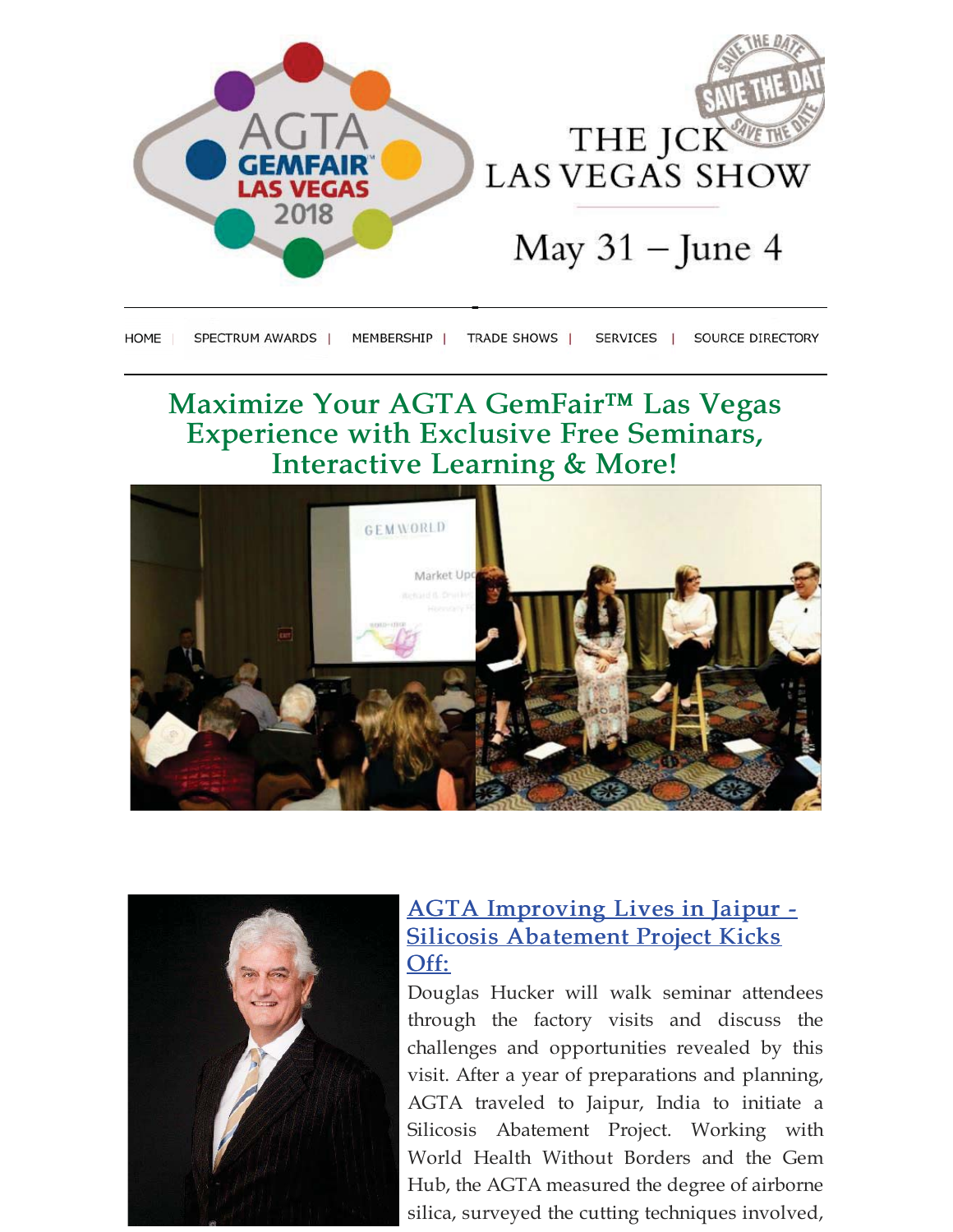Douglas Hucker, AGTA CEO and provided safety devices for workers.



Afternoon with the Associations -Sharing an Interesting Insight of the **American Gem Trade Association:** AGTA Membership and Education Manager, David Baker, shares with you the American Gem Trade Associations' ethical standards and fair business practices. David discusses how AGTA is an important voice of the colored gemstone and cultured pearl industry. He presents why AGTA is a leader in bringing attention and action to industry social responsibility issues and how AGTA as a whole, and individual AGTA members, are making a difference every

David Baker, AGTA Membership and day in the world through various programs. **Education Manager** 



Richard Druker, President, Gemworld *International* 

#### **Market Trends and Industry** <u>Updates:</u>

The gem industry has seen volatility in this past year. Some corundum prices are higher while others have dropped by as much as 20%. Rarity of some color has boosted prices in other gem varieties. An update of the latest trends and pricing will aid buyers for this year's trade show.

2018 AGTA GemFair™ at the JCK Show Las Vegas Dates & Hours

May 31, 2018 - June 4, 2018 Thursday - Sunday: 9:30 am - 6:00 pm Monday: 9:30 am - 4:00 pm

### **Exhibitor List**

**Contact Information:** AGTA Office: 800-972-1162 info@agta.org or shows@agta.org